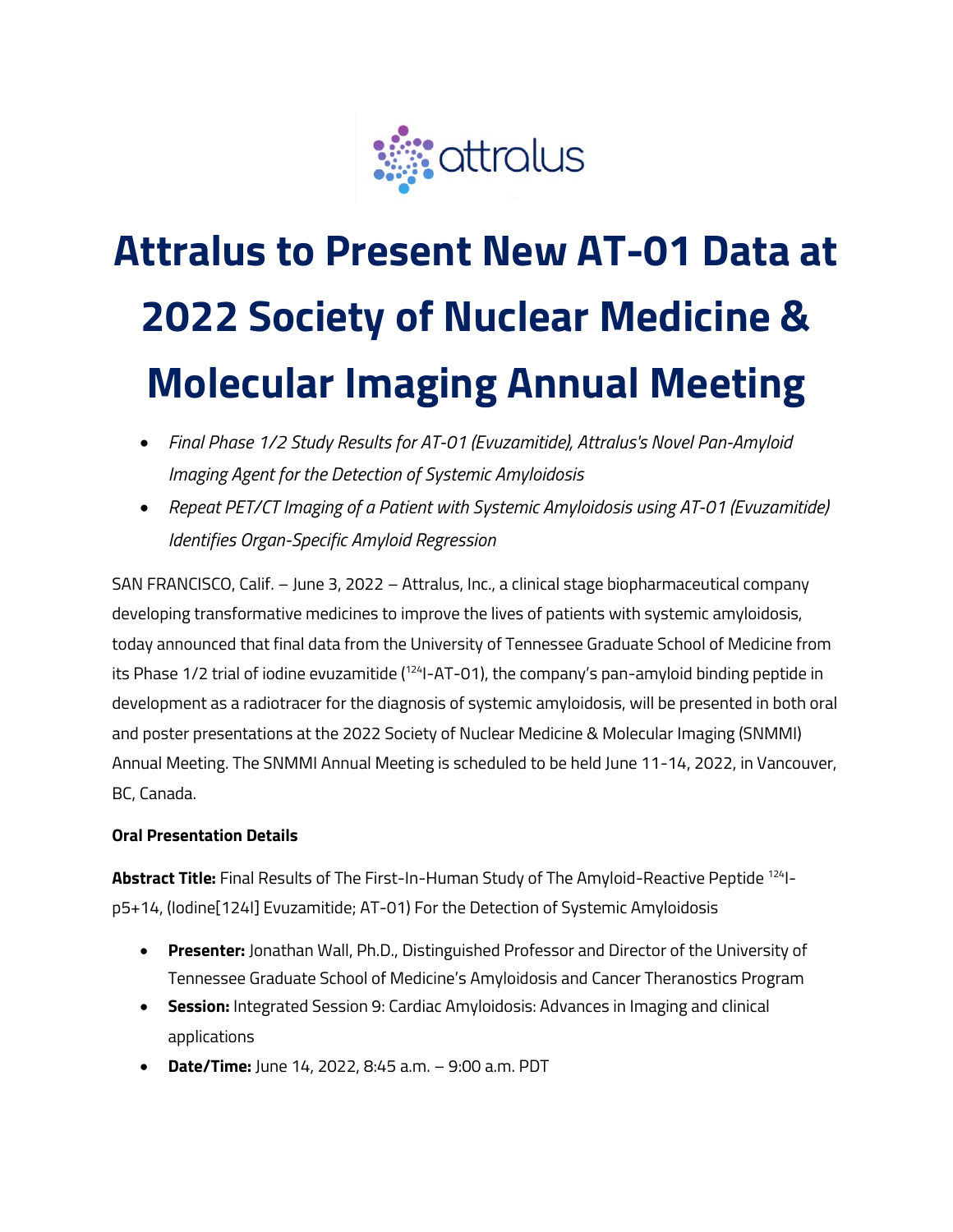#### **Poster Presentation Details**

**Abstract Title:** Repeat PET/CT Imaging of a Patient with Systemic Amyloidosis Using iodine (124I) evuzamitide (124I-p5+14) Identifies Organ-Specific Amyloid Regression

- **Presenter:** Emily Martin, PhD, Associate Professor, University of Tennessee Graduate School of Medicine
- **Session:** Meet-the-Author Poster Hall Reception
- **Date/Time:** June 13, 2022, 5:45 p.m. 7:00 p.m. PDT

For additional information, please visit the SNMMI Annual Meeting [website.](https://am.snmmi.org/iMIS/SNMMI-AM) 

"Systemic amyloidosis is a group of progressive and debilitating diseases affecting more than 500,000 patients globally. It is a difficult disease to diagnose, and many patients are diagnosed years after the onset symptoms," said Gregory Bell, M.D., Chief Medical Officer of Attralus. "Attralus is developing the first and only non-invasive, pan-amyloid, whole body imaging diagnostic designed to detect *all* types of systemic amyloidosis. We look forward to the presentation of these encouraging new data from Dr. Jonathan Wall's Phase 1/2 trial for AT-01, at the SNMMI Annual Meeting."

## **About AT-01 Pan-Amyloid Diagnostic**

AT-01 utilizes the company's pan-amyloid binding peptide as an amyloid-specific radiotracer to image all types of systemic amyloidosis by PET/CT imaging. In initial clinical trials, AT-01 has been shown to detect multiple types of amyloid deposits, including AL and ATTR, in major organs such as the heart, kidney, liver and spleen. Attralus obtained exclusive rights to commercialize <sup>124</sup>I-AT-01 under a commercial license agreement with the University of Tennessee Research Foundation. The same PAR-peptide technology is utilized in AT-02 and AT-04, two of the company's therapeutic candidates.

## **About Systemic Amyloidosis**

Systemic amyloidosis encompasses a diverse group of rare diseases that occur due to accumulation of toxic amyloid deposits in tissues and organs, a consequence of aberrant protein misfolding events. These diseases are progressive, debilitating and often fatal. Systemic amyloidosis is significantly underdiagnosed due to low awareness, lack of specific symptoms, and no current disease-specific diagnostics. The two most common forms of systemic amyloidosis are immunoglobulin light-chain